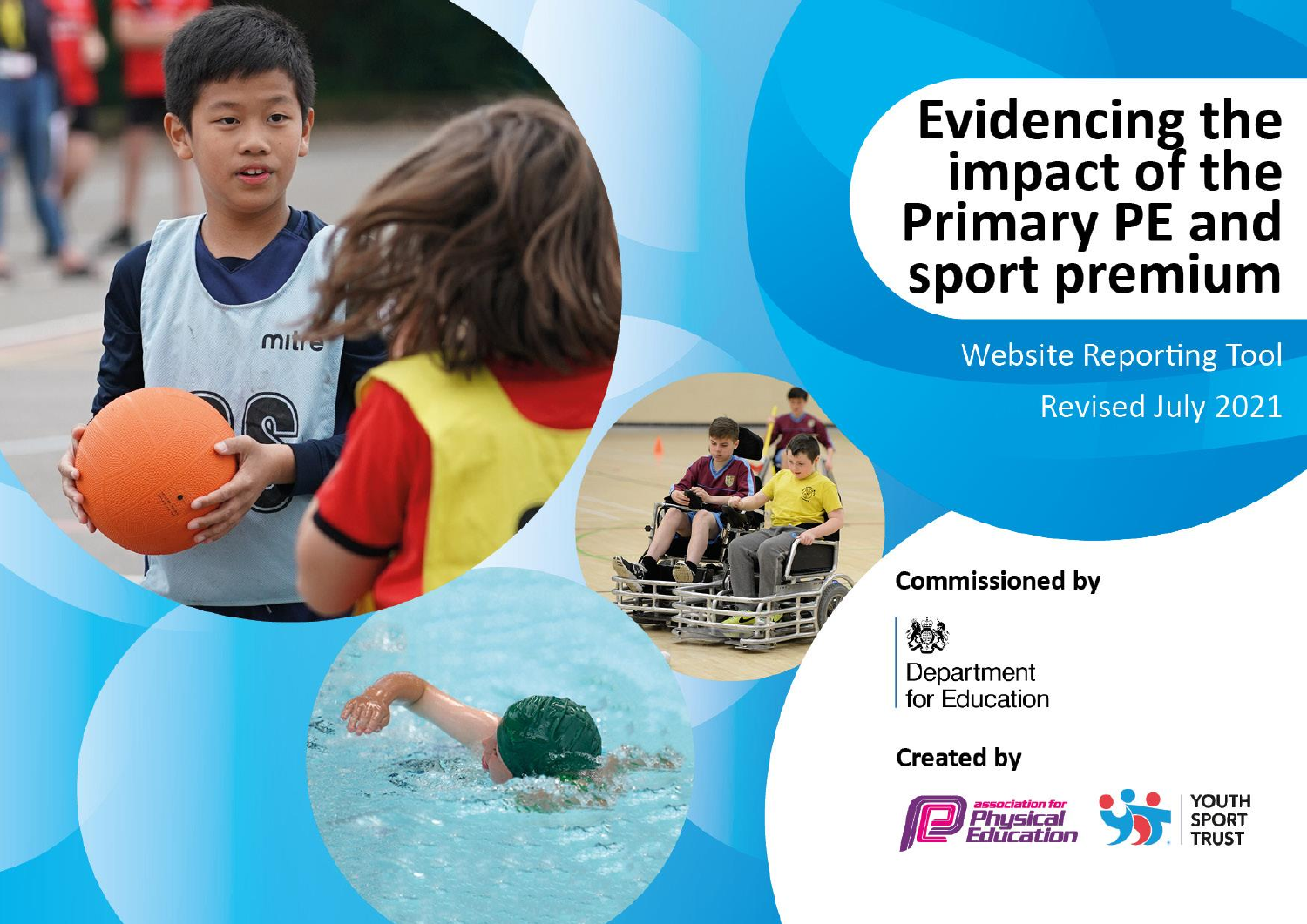It isimportant that your grant is used effectively and based on school need. The Education Inspection [Framework](https://assets.publishing.service.gov.uk/government/uploads/system/uploads/attachment_data/file/843108/School_inspection_handbook_-_section_5.pdf) makes clear there will be a focus on **'whether leaders and those responsible for governors all understand their respective roles and perform these in a way that enhances the effectiveness of the school'**.

Under the Quality of [Education](https://assets.publishing.service.gov.uk/government/uploads/system/uploads/attachment_data/file/843108/School_inspection_handbook_-_section_5.pdf) Ofsted inspectors consider: **Intent** - Curriculum design, coverage and appropriateness **Implementation** - Curriculum delivery, Teaching (pedagogy) and Assessment **Impact** - Attainment and progress

To assist schools with common transferable language this template has been developed to utilise the same three headings which should make your plans easily transferable between working documents.

Schools must use the funding to make **additional and sustainable** improvementsto the quality of Physical Education, School Sport and Physical Activity (PESSPA) they offer. This means that you should use the Primary PE and sport premium to:

- Develop or add to the PESSPA activities that your school already offer
- Build capacity and capability within the school to ensure that improvements made now will benefit pupils joining the school in future years
- The Primary PE and sport premium should not be used to fund capital spend projects; the school's budget should fund these.

Please visit [gov.uk](https://www.gov.uk/guidance/pe-and-sport-premium-for-primary-schools) for the revised DfE guidance including the5 key indicators across which schools should demonstrate an improvement. This document will help you to review your provision and to report your spend. DfE encourages schools to use this template as an effective way of meeting the reporting requirements of the Primary PE and sport premium.

We recommend you start by reflecting on the impact of current provision and reviewing the previous spend.

Schools are required to [publish details](https://www.gov.uk/guidance/what-maintained-schools-must-publish-online#pe-and-sport-premium-for-primary-schools) of how they spend this funding, including any under-spend from 2019/2020, as well as on the impact it has on pupils' PE and sport participation and attainment. **All funding must be spent by 31st July 2022.**

We recommend regularly updating the table and publishing it on your website throughout the year. This evidences your ongoing self-evaluation of how you are using the funding to secure maximum, sustainable impact. Final copy must be posted on your website by the end of the academic year and no later than the 31st July 2021. To see an example of how to complete the table please click [HERE.](http://www.afpe.org.uk/physical-education/wp-content/uploads/afPE-Example-Template-Indicator-2018-Final.pdf)<br>Created by: **Thusical** Active Active Reserves the Supported by:

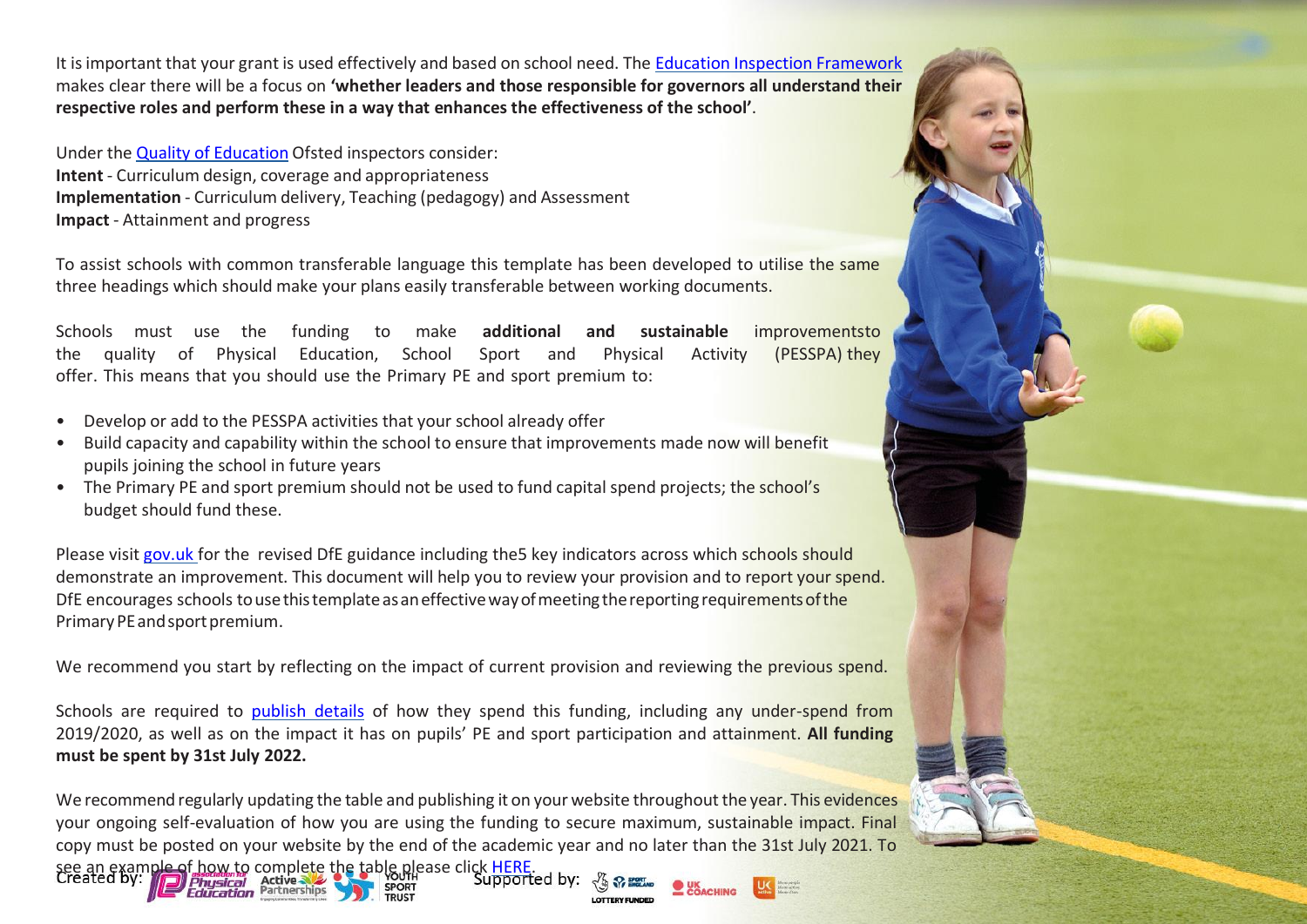| Total amount carried over from 2019/20                                              | £13,001.00 |
|-------------------------------------------------------------------------------------|------------|
| Total amount allocated for 2020/21                                                  | £18,943.00 |
| How much (if any) do you intend to carry over from this total fund into 2021/22?    | £26,643.00 |
| Total amount allocated for 2021/22                                                  | £18,943.00 |
| Total amount of funding for 2021/22. To be spent and reported on by 31st July 2022. | £26,000.53 |

## **Swimming Data**

Please report on your Swimming Data below.

| Meeting national curriculum requirements for swimming and water safety.                                                                                                                                                                                                                                                                                                                                              |        |
|----------------------------------------------------------------------------------------------------------------------------------------------------------------------------------------------------------------------------------------------------------------------------------------------------------------------------------------------------------------------------------------------------------------------|--------|
| N.B. Complete this section to your best ability. For example, you might have practised safe self-rescue techniques on<br>dry land which you can then transfer to the pool when school swimming restarts.<br>Due to exceptional circumstances priority should be given to ensuring that pupils can perform safe self-rescue even<br>if they do not fully meet the first two requirements of the NC programme of study |        |
| What percentage of your current Year 6 cohort swim competently, confidently, and proficiently over a distance of at<br>least 25 metres?                                                                                                                                                                                                                                                                              | %      |
| N.B. Even though your pupils may swim in another year please report on their attainment on leaving primary school<br>at the end of the summer term 2020.<br>Please see note above                                                                                                                                                                                                                                    |        |
| What percentage of your current Year 6 cohort use a range of strokes effectively [for example, front crawl, backstroke, $ _v$<br>and breaststroke]?<br>Please see note above                                                                                                                                                                                                                                         |        |
| What percentage of your current Year 6 cohort perform safe self-rescue in different water-based situations?                                                                                                                                                                                                                                                                                                          | l%     |
| Schools can choose to use the Primary PE and sport premium to provide additional provision for swimming, but this<br>must be for activity over and above the national curriculum requirements. Have you used it in this way?                                                                                                                                                                                         | Yes/No |

LOTTERY FUNDED



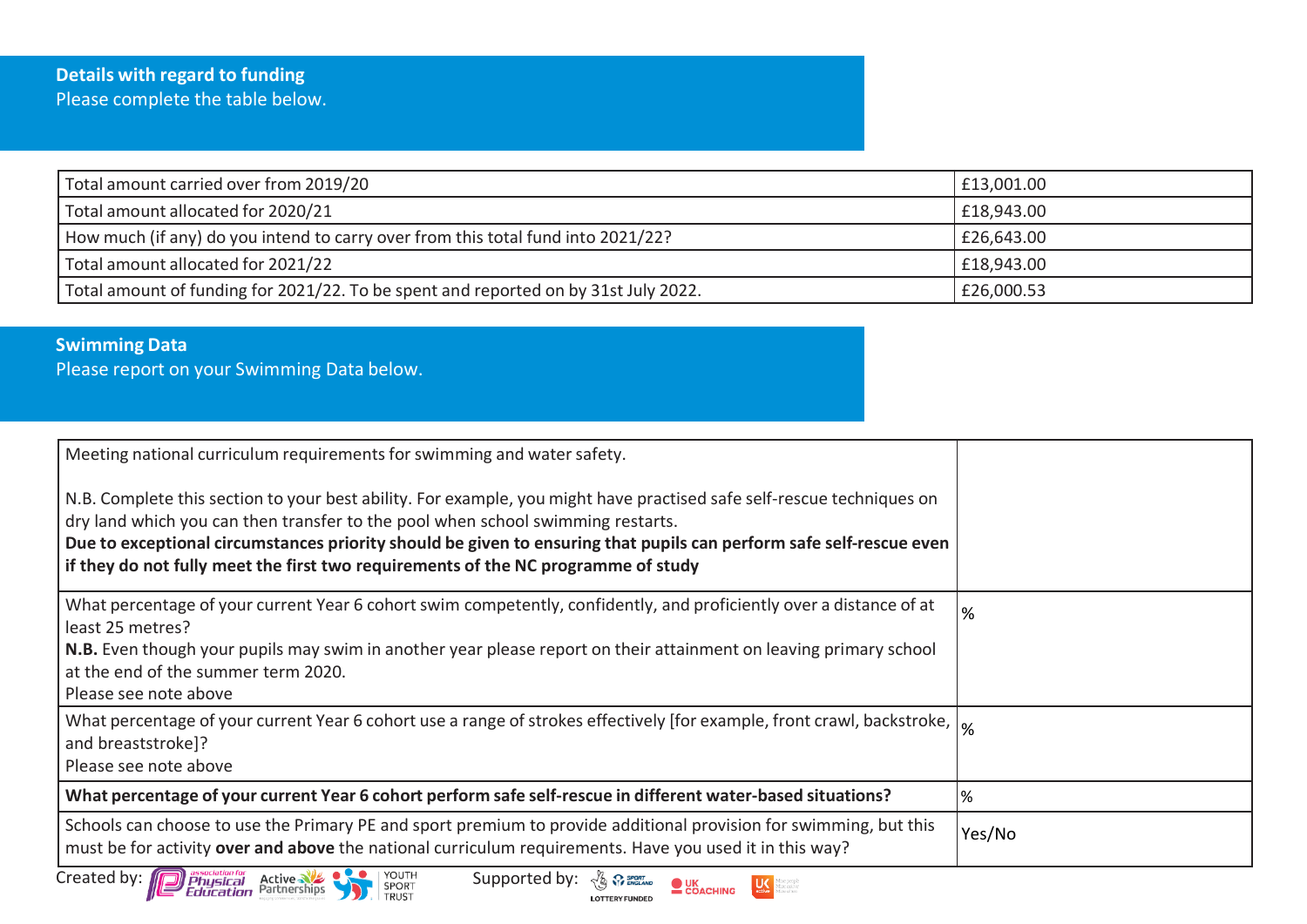## **Action Plan and Budget Tracking**

Capture your intended annual spend against the 5 key indicators. Clarify the success criteria and evidence of impact that you intend to measure to evaluate for pupils today and for the future.

| Academic Year: 2020/21                                                                                                                                                                                                    | <b>Total fund allocated:</b>                                                                                                                                                                                                      | <b>Date Updated:</b>                 |                                                                                               |                                            |
|---------------------------------------------------------------------------------------------------------------------------------------------------------------------------------------------------------------------------|-----------------------------------------------------------------------------------------------------------------------------------------------------------------------------------------------------------------------------------|--------------------------------------|-----------------------------------------------------------------------------------------------|--------------------------------------------|
| Key indicator 1: The engagement of all pupils in regular physical activity - Chief Medical Officers guidelines recommend that<br>primary school pupils undertake at least 30 minutes of physical activity a day in school | Percentage of total allocation:<br>%                                                                                                                                                                                              |                                      |                                                                                               |                                            |
| Intent                                                                                                                                                                                                                    | Implementation                                                                                                                                                                                                                    |                                      | Impact                                                                                        |                                            |
| Your school focus should be clear what<br>you want the pupils to knowand be able<br>to do and about<br>what they need to learn and to<br>consolidate through practice:                                                    | Make sure your actions to achieveare<br>linked to your intentions:                                                                                                                                                                | Funding<br>allocated:                | Evidence of impact: what do<br>pupils now know and what can<br>they now do? What has changed? | Sustainability and suggestednext<br>steps: |
| Increase opportunity for pupils to become<br>more active at play/lunchtimes.                                                                                                                                              | Upskill and train sports/playground leaders<br>in several traditional playground games                                                                                                                                            | Part of the SSP<br>buy-in £4,500.00  |                                                                                               |                                            |
|                                                                                                                                                                                                                           | Purchase skipping ropes for every child                                                                                                                                                                                           | <b>Skipping Ropes</b><br><b>ETBC</b> |                                                                                               |                                            |
| Develop the knowledge and understanding<br>of staff regarding the importance of 60 active training. SLT to be present and understand<br>minutes.                                                                          | Book in RESSP to deliver whole school staff<br>how this will positively impact the pupils.                                                                                                                                        | Part of the SSP<br>buy-in £4,500.00  |                                                                                               |                                            |
| Build on physical opportunities within school<br>linking to home and opportunity to engage<br>parents and siblings.                                                                                                       | Purchase homework bags, link with existing<br>"Jigsaw Platform" to send Physical Activity<br>homework with weekly challenges set/sent $ _{55}$ Pupils = £935.00<br>lout.<br>Use pupils and staff to model/demonstrate<br>lvideos. | £17 Per Bag                          |                                                                                               |                                            |





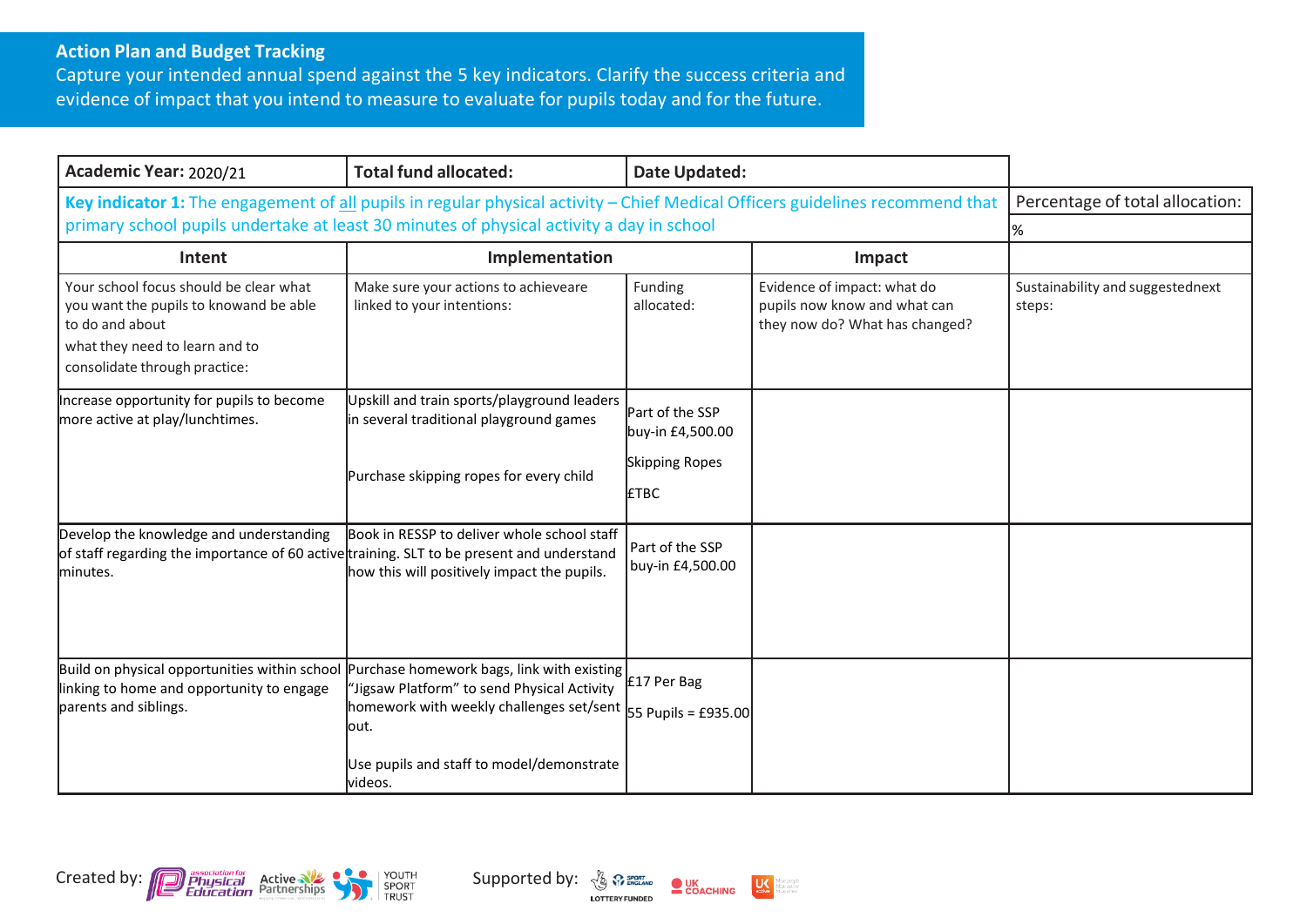| Ensure children have access to age-    | Year 3 pupils take part in Pedestrian                                                                        | <b>Bikeability Training</b> |                                | Each year the next cohort will be                                          |
|----------------------------------------|--------------------------------------------------------------------------------------------------------------|-----------------------------|--------------------------------|----------------------------------------------------------------------------|
| appropriate active travel training to  | training to learn how to cross the road                                                                      | Cost: Part of RESSP         |                                | trained.                                                                   |
| encourage children to walk or cycle to | safely.                                                                                                      | Buy in. (Part of            |                                |                                                                            |
| school safely.                         |                                                                                                              | £4,500).                    |                                | School staff supporting the instructors                                    |
|                                        | Y5 & 6 pupils take part in Bikeability Level 1                                                               |                             |                                | from the RESSP fully understand the                                        |
|                                        | $\vert$ & 2 training to learn how to ride their bikes $\vert$ Pedestrian Training                            | Cost: £7 per child x        |                                | outcomes and consolidate this                                              |
|                                        | safely on the road                                                                                           | 50 children = £350          |                                | learning back in school.                                                   |
|                                        |                                                                                                              |                             |                                |                                                                            |
|                                        | Develop and Active Travel plan.                                                                              | Balanceability              |                                | Parents understand the school is an<br>'active school' and the benefits of |
|                                        | Assembly on Active Travel.                                                                                   | $£3$ per child x 60         |                                | walking their child to school and                                          |
|                                        |                                                                                                              | children = 180              |                                | spending quality time on a morning.                                        |
|                                        | Active travel promotion to parents and                                                                       |                             |                                |                                                                            |
|                                        | families in school newsletters and parent                                                                    |                             |                                |                                                                            |
|                                        | meetings.                                                                                                    |                             |                                |                                                                            |
|                                        | Key indicator 2: The profile of PESSPA being raised across the school as a tool for whole school improvement |                             |                                | Percentage of total allocation:                                            |
|                                        |                                                                                                              |                             |                                | $\%$                                                                       |
|                                        |                                                                                                              |                             |                                |                                                                            |
| Intent                                 | Implementation                                                                                               |                             | Impact                         |                                                                            |
| Your school focus should be clear what | Make sure your actions to achieveare                                                                         | Funding                     | Evidence of impact: what do    | Sustainability and suggestednext                                           |
| you want the pupils to knowand be able | linked to your intentions:                                                                                   | allocated:                  | pupils now know and what can   | steps:                                                                     |
| to do and about                        |                                                                                                              |                             | they now do? What has changed: |                                                                            |
| what they need to learn and to         |                                                                                                              |                             |                                |                                                                            |
| consolidate through practice:          |                                                                                                              |                             |                                |                                                                            |
| Develop life skills in pupils.         | Integrate Primary My Personal Best into                                                                      | Course Cost: £100           |                                | The life skills are fully integrated into                                  |
|                                        | PE.                                                                                                          |                             |                                | the curriculum plan.                                                       |
|                                        |                                                                                                              |                             |                                |                                                                            |
|                                        | <b>RESSP to deliver MY PB course to whole</b>                                                                | Support from                |                                | We need to make sure the skills                                            |
|                                        | staff training.                                                                                              | <b>RESSP</b> for staff      |                                | selected meet the needs of our                                             |
|                                        |                                                                                                              | training: Part of           |                                | children and young people each year.                                       |
|                                        | Summer Term - Update curriculum plan to                                                                      | RESSP Buy in. (Part         |                                |                                                                            |
|                                        | include life skills for the academic year 22-                                                                | of £4,500).                 |                                | Ensure that new staff understand                                           |
|                                        | 23.                                                                                                          |                             |                                | how to integrate the programme in                                          |
|                                        |                                                                                                              |                             |                                | PE.                                                                        |
|                                        |                                                                                                              |                             |                                | The subject leader needs to keep the                                       |
|                                        |                                                                                                              |                             |                                | school focussed on the impact, so we                                       |
|                                        |                                                                                                              |                             |                                | don't see a drop off.                                                      |
|                                        |                                                                                                              |                             |                                |                                                                            |
|                                        |                                                                                                              |                             |                                | School to home communication                                               |
|                                        |                                                                                                              |                             |                                | regarding the life skills is needed so                                     |



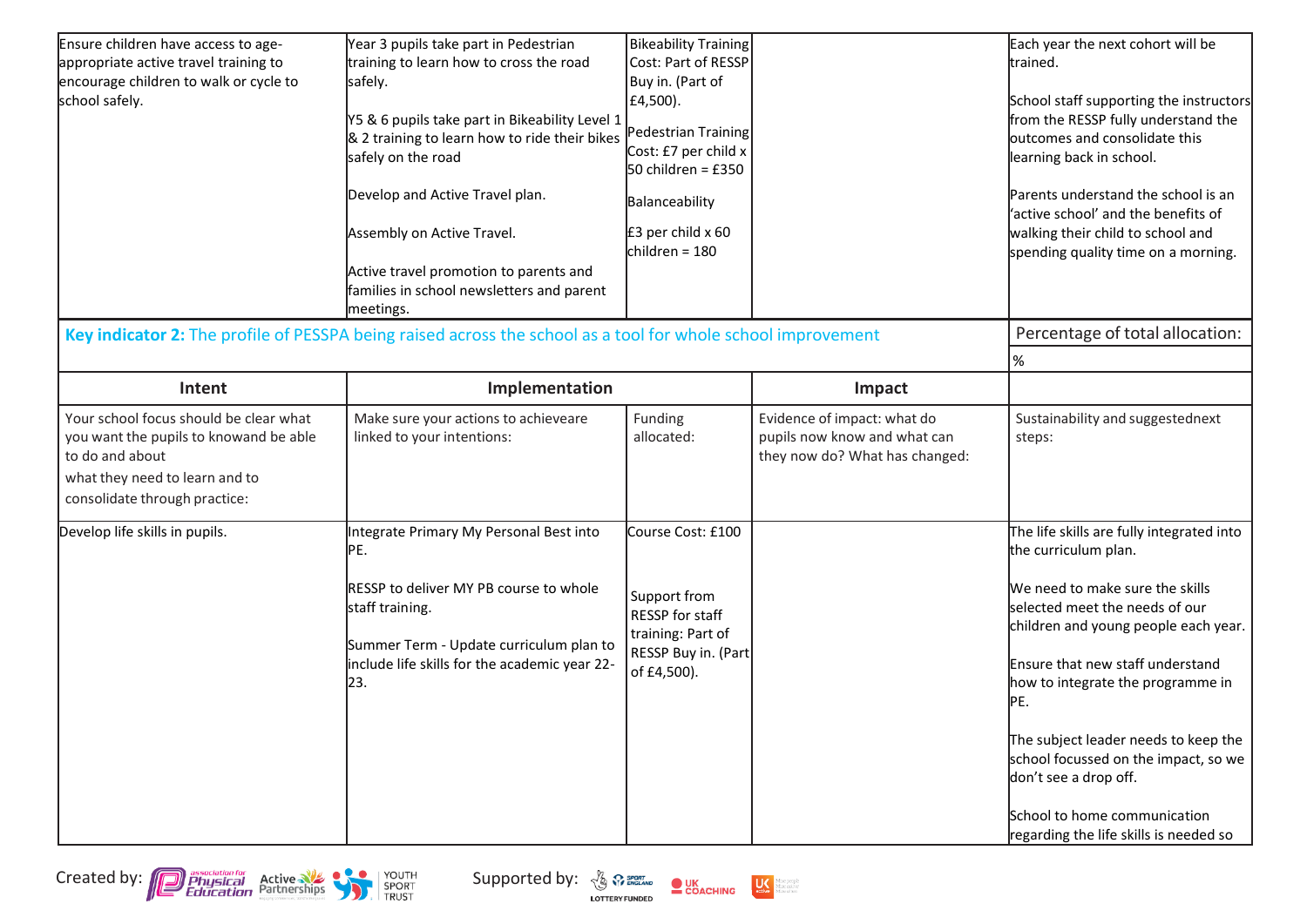|                                                                           |                                                                                                                                                                                                                                  |                               | that parents can help consolidate the<br>llearning. |
|---------------------------------------------------------------------------|----------------------------------------------------------------------------------------------------------------------------------------------------------------------------------------------------------------------------------|-------------------------------|-----------------------------------------------------|
| Develop leadership skills, knowledge and<br>understanding throughout KS2. | <b>RESSP</b> trained sports leaders<br>Target Y5/6 for full day of leadership<br>training, develop skills that increase<br>physical activity awareness alongside Sport<br>specific skills and a workforce within PE<br>llessons. | l Part of SSP offer<br>£4,500 |                                                     |

| Key indicator 3: Increased confidence, knowledge and skills of all staff in teaching PE and sport                                                                       |                                                                                                                                 |                                                                   |                                                                                                  | Percentage of total allocation:             |
|-------------------------------------------------------------------------------------------------------------------------------------------------------------------------|---------------------------------------------------------------------------------------------------------------------------------|-------------------------------------------------------------------|--------------------------------------------------------------------------------------------------|---------------------------------------------|
|                                                                                                                                                                         |                                                                                                                                 |                                                                   |                                                                                                  | %                                           |
| Intent                                                                                                                                                                  | Implementation                                                                                                                  |                                                                   | Impact                                                                                           |                                             |
| Your school focus should be clear<br>what you want the pupils to know<br>and be able to do and about<br>what they need to learn and to<br>consolidate through practice: | Make sure your actions to<br>achieve are linked to your<br>intentions:                                                          | Funding<br>allocated:                                             | Evidence of impact: what do<br>pupils now know and what<br>can they now do? What has<br>Changed? | Sustainability and suggested<br>next steps: |
| Increase the knowledge, understanding,<br>confidence and competence of teaching staff with a member of the RESSP team on a                                              | Team Teaching: worked for 3 sessions<br>1:1 basis.                                                                              | Team Teach Cost:<br>Part of RESSP Buy<br>in. (Part of<br>£4,500). |                                                                                                  | 1:1 Follow up via email or catch up.        |
| Increase the knowledge, understanding,<br>confidence and competence of teaching staff                                                                                   | Share CPD calendar with all staff.<br>Staff to identify and book on courses to<br>develop their knowledge and<br>understanding. | <b>TBC</b>                                                        |                                                                                                  |                                             |
| Key indicator 4: Broader experience of a range of sports and activities offered to all pupils                                                                           |                                                                                                                                 |                                                                   |                                                                                                  | Percentage of total allocation:             |
|                                                                                                                                                                         |                                                                                                                                 |                                                                   |                                                                                                  |                                             |
| Intent                                                                                                                                                                  | Implementation                                                                                                                  |                                                                   | Impact                                                                                           |                                             |



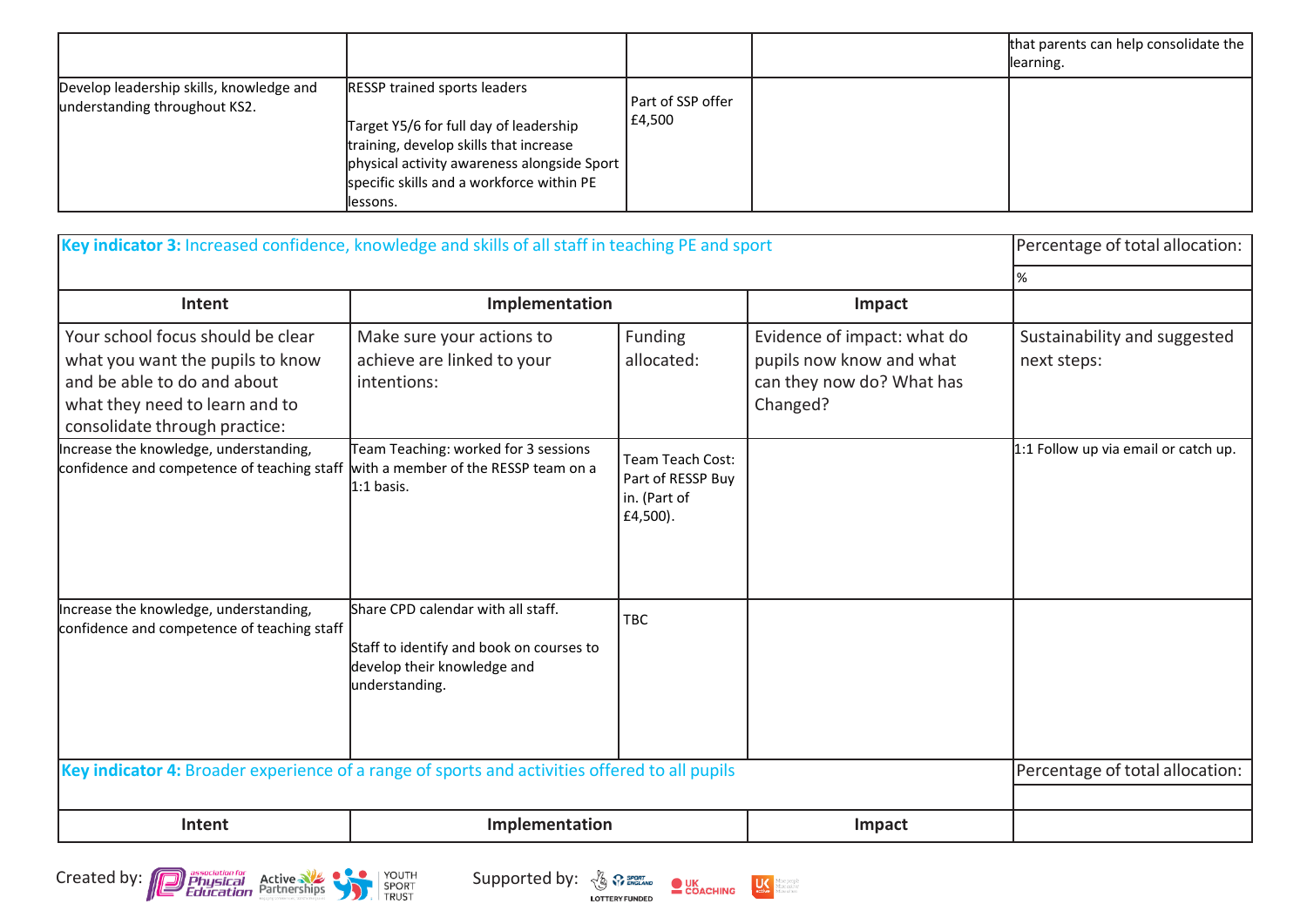| Your school focus should be clear<br>what you want the pupils to know<br>and be able to do and about<br>what they need to learn and to<br>consolidate through practice: | Make sure your actions to<br>achieve are linked to your<br>intentions:                                                                                                                          | Funding<br>allocated:                                                                                                                           | Evidence of impact: what do<br>pupils now know and what<br>can they now do? What has<br>changed? | Sustainability and suggested<br>next steps:                                                                                                                                                                   |
|-------------------------------------------------------------------------------------------------------------------------------------------------------------------------|-------------------------------------------------------------------------------------------------------------------------------------------------------------------------------------------------|-------------------------------------------------------------------------------------------------------------------------------------------------|--------------------------------------------------------------------------------------------------|---------------------------------------------------------------------------------------------------------------------------------------------------------------------------------------------------------------|
| To ensure that all children and young people<br>enjoy some form of sport or physical activity                                                                           | Take part in RESSP festivals and<br>development days.<br>Introduced skipping at break and<br>lunchtimes.<br>Started a multi-sports club for Y3 & 4<br>pupils, playing fun activities each week. | Festival &<br>Development Days<br>Cost: Part of RESSP<br>buy in (Part of<br>£4,500).<br>New equipment<br>cost: £x<br><b>External Coach Cost</b> |                                                                                                  | Continue to enter children into<br>sports events and festivals.<br>Ensure thought goes into which<br>children are selected for which<br>levent.<br>Follow up work to every event to<br>ensure maximum impact. |
| Ensure all children have the opportunity to<br>take part in sport/physical activity                                                                                     | Offer every year group after school<br>sporting/physical opportunity across the<br>school year.                                                                                                 | Various (TBC)                                                                                                                                   |                                                                                                  |                                                                                                                                                                                                               |
| Promote community club links across the<br>school.                                                                                                                      | Use local community clubs to deliver<br>sport specific provision. Advertise and<br>promote clubs within the local area.                                                                         | Free                                                                                                                                            |                                                                                                  | An increase in Newcomen pupils<br>attending community clubs, builds<br>confidence of all young people and<br>celebrate their achievements away<br>from school.                                                |